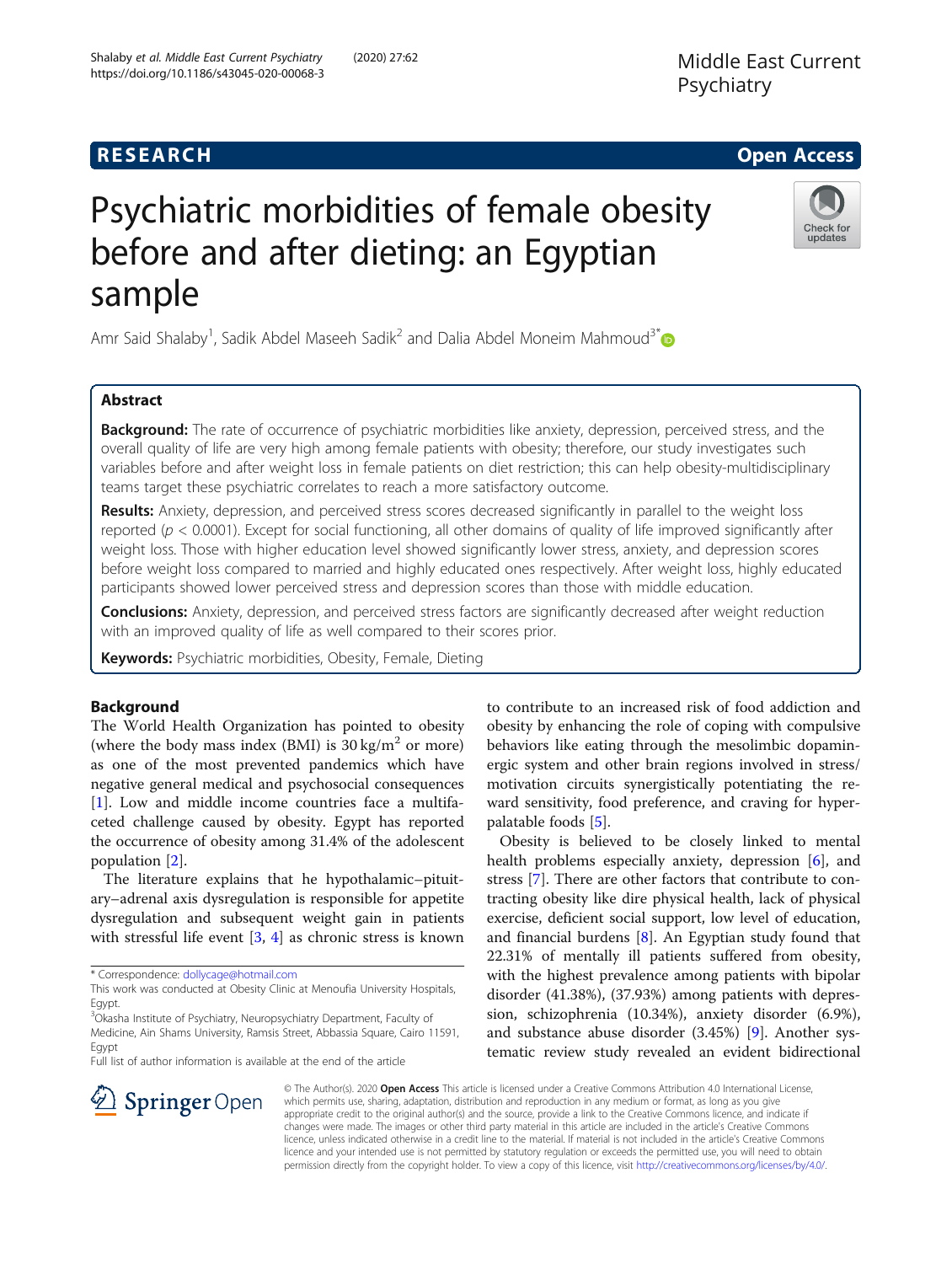association between depression and obesity and vice versa especially among females, but considering anxiety and obesity it found a moderate link [\[10\]](#page-6-0).

A study reported that obesity can cause adjustment depressive symptoms as patients with obesity were encountered to have a 55% increased risk of developing depression over time. And depression can lead to obesity whereas depressed persons were declared to have a 58% increased risk of becoming obese [[11\]](#page-6-0). A systematic review study reflected on the improvement of depression, self-esteem, body image, and health-related quality of life especially (vitality) concurrently after engaging in dietary and behavioral weight loss programs [\[12](#page-6-0)]. Another study remarked on the high incidence rate of obesity among women with a noticeable relation between (anxiety and depression) and (weight change and obesity) among them [\[13](#page-6-0)]. Active weight-loss interventions have showed marked reduction in depressive symptoms in patients with obesity upon undergoing different modalities of weight loss programs like dietary counseling, diet-alone, supervised exercise sessions, pharmacotherapy, lifestyle modification programs with social support provided, and CBT which aimed at enhancing self-acceptance, reducing the perception of stigma, and fostering a sense of mastery and self-control [\[14](#page-6-0)].

Regarding management of obesity with psychiatric comorbidities, psycho-education is very important about the risk factors and the importance of early detection and treatment, also liaison psychological and psychopharmacological treatment can facilitate weight loss and improve the clinical and functional outcome [\[15](#page-6-0)] therefore there is an emergent call to join patients in stress management techniques such as: diaphragmatic breathing, progressive muscle relaxation, guided visualization and to adopt healthy dietary habits in order to achieve successful weight reduction and to control anxiety and depression [\[16](#page-6-0)].

Therefore, our study aimed at elucidating the association of psychiatric morbidities and obesity in females, and hypothesized the reduction of anxiety, depression, perceived stress, and improvement of quality of life, after weight loss than prior.

#### Methods

#### Participants and procedure

This is an observational longitudinal study with convenient sampling carried out on 41 adult female patients at the obesity clinic at Menoufia University Hospitals, Egypt, from December 2015 till May 2016. There was no case drop out recorded. All participants were selected from female patients seeking weight loss programs for cosmetic purpose only, after explaining the purpose and procedure of the study, and obtaining written informed consent ensuring their confidentiality. Their age ranged

from 18 to 55 years old (as young and middle ages were especially selected for their higher ability to follow weight reduction instructions especially exercising and because these two age categories are more subjected to emotional stress due to weight criticism, with BMI 30  $kg/m<sup>2</sup>$  or more). All subjects underwent dietary regimen set by professional nutritionists; based on their basal metabolic caloric requirement; and exercise on an escalating schedule; they were followed in the next visit as regards sticking to the nutritional rehabilitation program. No psychiatric intervention was given to the subjects. Patients having general medical causes of obesity like hypothyroidism, Cushing syndrome, or liver illnesses or taking medications that can cause weight gain like the hormonal contraceptive methods or cortisone were excluded from the sample. Also those with a known history of psychiatric disorder (like depression, binge eating, and bulimia nervosa) or undergoing any kind of psychiatric treatment or receiving psychotropic medications that can increase the body weight were excluded. Each interviewed patient was seen once again on a follow-up session 3 months later to complete the same assessment questionnaires. A 3-month duration between the 2 interviews was specifically chosen upon the standard first follow-up visit time set by nutritionist clinics to assess the anthropometric, dietary, and health effects of the nutritional interventional programs. After using the Central Limit Theorem that justifies the least sample size number to be 30 besides assessing the average number of patients attending the obesity clinic weekly, we estimated the total sample size to be 40. The study follows the Research Ethics Committee of the Faculty of Medicine, Menoufia University, Egypt.

#### Measures

A predesigned sheet on demographic data including age, educational level (basic education: pre-primary, primary, and preparatory level, middle education (general, vocational/technical, and the dual-system vocational levels), and high education (University education level)), marital status and BMI (that is measured before and after weight loss).

Hospital Anxiety and Depression Scale (HADS) [\[17](#page-6-0)]. Depressive and anxiety symptoms were assessed by the Arabic translated version of The Hospital Anxiety and Depression Scale. This self-assessment scale covers both anxiety and depression dimensions containing 14 items: 7 items referring to anxiety and 7 to depression, with a cut-off point of 8 for anxiety and 9 for depression. Each item's score ranges from 0-3 so the person can score between 0 and 21 for either anxiety or depression. All items refer exclusively to the severity of the emotional state only without including the somatic symptoms. Answering the scale takes 2-5 min.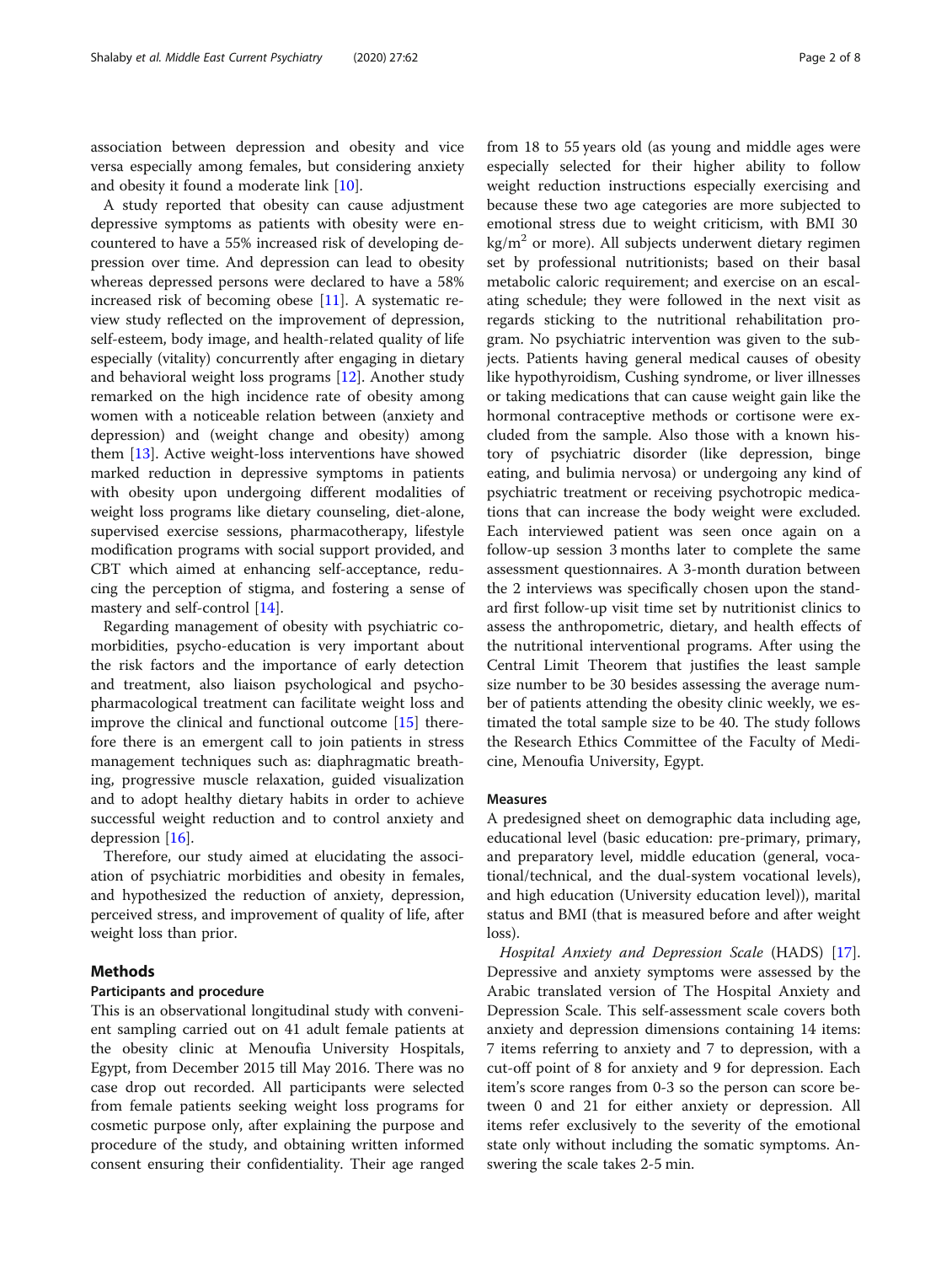The Perceived Stress Scale-10 (PSS-10) [\[18\]](#page-6-0). We did not use the Arabic translated version. It consists of 10 items that inquire the degree to which respondents appraise their current life situation through the past month being stressful, unpredictable, and uncontrollable by responding on a 5-point Likert scale  $(0 = never, 1 = al$ most never,  $2 =$  sometimes,  $3 =$  fairly often,  $4 =$  very often). Higher scores refer to higher perceived stress. The scale takes 5-10 min to be completed.

Short-Form 36 Health Survey (SF-36). Health-related quality of life (HEQoL) was assessed by applying the Arabic version of the Short-Form 36 Health Survey (SF-36) [\[19](#page-6-0)]. The scale is designed to measure the quality of life as a reflection of the patient's health status, provided health care services outcome, and to assess disease burden. It is composed of 36 questions that evaluate the following domains: *physical functioning* (the ability to take care of oneself and to perform routine daily activities); role limitations caused by physical health problems (the impact of physical health in performing activities); bodily pain (level of pain experienced while performing routine daily activities); general health perceptions (how the individual perceives his/her health); vitality (energy and fatigue); social functioning (impact of physical conditions on his/her social life); role limitations caused by emotional problems (the extent to which emotional problems interfere in routine daily activities); and the mental health domain (effect of mood on his/her life). The scores range from 0 (most affected) to 100 (not affected). The scale requires 10 min to be filled.

#### Study procedure

Interview 1: Patients had a primary interview that took around 30 min where they answered items of the predesigned sheet and the 3 assessment scales and BMI was measured.

Interview 2: Patients were contacted via phone to arrange a meeting with the researcher on their 3 month follow-up visit at the obesity clinic where the predesigned sheet and the same 3 scales were answered and the BMI was measured as well.

#### Statistical analysis

All data were recorded in a statistical package on a compatible computer. Results were tabulated and statistically analyzed by the Statistical Package for the Social Sciences (SPSS) version 20 [\[20](#page-6-0)]. Wilcoxon signed-rank test was used to compare the patients' results before and after weight loss. Mann Whitney test was used to compare the results of highly educated patients with those with middle education and single to married patients, before and after weight loss. Spearman correlation was used to detect correlations; whether positive or negative;

between different variables. Statistically significant findings were determined by a two tailed  $P$  value  $< 0.05$ .

#### Results

# Demographics data

The present study included 41 females with age ranging between 19 and 48, with mean age  $29.73 \pm 7.7$ ; considering the marital status, 17 (41.5%) were single and 24 participants (48.5%) were married. Regarding the educational level, 21 (51.2%) of the participants completed their high education (University education), while 20 (48.8%) completed middle education (Technical education). At the start of the study participants' BMI ranged between 29.76 and 56.14, with a mean of 36.3  $\pm$  6.4, which decreased 3 months later to a range of 24.69 to 43.37 with a mean of  $29.9 \pm 4.7$ .

# Anxiety and depression scores before and after weight loss

There was a statistically significant difference in anxiety symptom scores before and after weight loss  $(P =$ 0.0001) where scores ranging between 2 and 21 decreased from a mean of  $12.1 \pm 5.5$  (before weight loss) to a range of 1 to 15 with a mean of  $8.1 \pm 2.9$  (after weight loss).

There was also a statistically significant difference in depression scores before and after weight loss  $(P =$ 0.0001) where scores ranging between 0 and 21 decreased from a mean of  $10.2 \pm 5.5$  (before weight loss) to a range of 0 to 15 with a mean of  $7 \pm 3.5$  (after weight loss) (Table [1](#page-3-0)).

Abnormal levels of anxiety and depression symptoms: HADS 11-21 scores were found in 24 (58.5%) and 19 females (46.3%) respectively before weight loss, while after weight loss only 6 females (14.6%) showed abnormal HADS scores.

#### Perceived stress scores before and after weight loss

The study findings reported high score levels in the PSS-10 scale with obesity (with a range of 11 to 40 and a mean of 24.62  $\pm$  6.47) that significantly decreased (to a range of 11 to 31 and a mean of  $20.05 \pm 4.09$ ) after the 3 month weight loss trial (Table [1](#page-3-0)).

#### Quality of life scores before and after weight loss

Except for pain, social functioning, and physical functioning, and all other domains scores were less than fifty before the weight-loss trial. After weight loss, all the eight SF-36 Health Survey domain scores increased to reach higher than fifty (Table [2\)](#page-3-0).

No correlations were found between BMI and psychiatric morbidities (anxiety symptom, depression symptom, and perceived stress scores). Only an inverse correlation was found between body weight and "role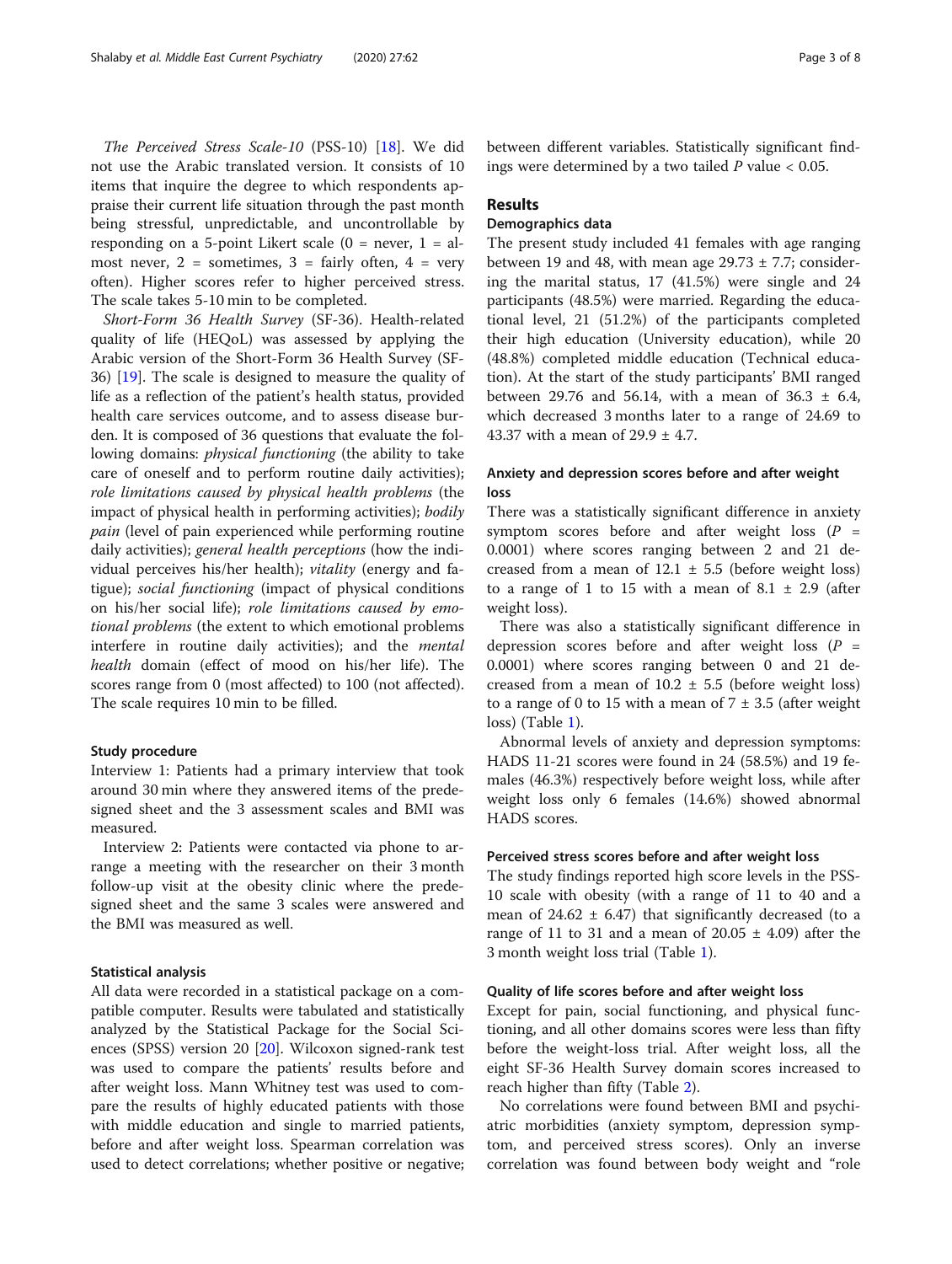| Variable         | Before weight loss | After weight loss | Wilcoxon test | P value   |
|------------------|--------------------|-------------------|---------------|-----------|
| HADS anxiety     | $12.1 \pm 5.5$     | $8.10 + 2.9$      | $-4.42$       | $0.0001*$ |
| HADS depression  | $10.20 + 5.5$      | $7 + 3.5$         | $-4.26$       | $0.0001*$ |
| Perceived stress | $24.62 \pm 6.47$   | $20.05 \pm 4.09$  | $-4.55$       | $0.0001*$ |

<span id="page-3-0"></span>Table 1 Anxiety, depression, and perceived stress scores before and after weight loss

\*Significant

limitations caused by emotional problems" QoL domain (rho −0.345, p < 0.027), yet this correlation was not found after weight loss.

# Obesity-related psychiatric correlates in relation to educational level

Regarding education, participants with high education rank showed significantly lower BMI than subjects with middle education level before and after the weight-loss trial.

Also, participants with high education also showed significantly lower perceived stress, anxiety, and depression scores before weight loss when compared with those with middle education, with a statistically significant difference between both groups regarding perceived stress factor ( $P = 0.005$ ) (Table [3\)](#page-4-0). And after weight loss trial, they also showed significantly lower stress, depression scores, and more improvement in the "general health perception" and "role limitations caused by emotional problems" QoL domain scores than participants with middle education, with statistically significant difference between both groups regarding perceived stress factor (P  $= 0.004$  $= 0.004$ ) (Table 4).

# Obesity and its psychiatric correlates in relation to marital status

No statistically significant differences were found between single and married participants regarding BMI before and after the weight loss trial. Married participants showed higher anxiety and depression scores ( $p < 0.001$ ) and lower scores on physical functioning and vitality domains of the QoL scale before weight loss in comparison to single participants. All these differences between the two groups were not found after the weight-loss trial.

# **Discussion**

#### Obesity in relation to depressive and anxiety symptoms

Our study findings showed abnormal levels of anxiety and depressive symptoms in 58.5% and 46.3% of patients respectively with obesity (before engaging in the weight loss programs). The strong link between anxiety and obesity can be explained by the negative impact of obesity on the patient's self-esteem with the sense of being socially ridiculed [[21](#page-6-0)] especially with poor sociocultural support and awareness about body dissatisfaction and body image, and this can lead to various picture of anxiety-like panic attacks and social phobia. While the evident link between depression and obesity can be explained by the restricted daily routine like low physical activity, relational problems, marital problems, emotional, and physical abuse vulnerability, besides the obesity-related physical complications burden causing frustration and more of chronic stress. Also, symptoms of anxiety are not only reported to increase the appetite but to stimulate craving for high-sugar and high-fat foods as well [\[22](#page-6-0)–[24\]](#page-6-0). Likely many studies pointed out the strong association between obesity and anxiety and depressive symptoms [[25](#page-6-0)–[29](#page-6-0)].

In agreement with our results concerning the significant comorbidity of anxiety symptoms and obesity, an Egyptian study screening 93 Arab females at the obesity clinic demonstrated that the severity of anxiety symptoms was positively correlated with the subjects' age, maximum weight, BMI, duration of obesity (in years),

**Table 2** Comparison between SF-36 quality of life scores before and after weight loss

| SF-36 domains                              | Before weight loss | After weight loss | <b>Wilcoxon test</b> | P value   |
|--------------------------------------------|--------------------|-------------------|----------------------|-----------|
| Physical functioning                       | $52.65 \pm 19.8$   | $80.12 \pm 20.7$  | $-5.13$              | $0.0001*$ |
| Role limitations due to physical problems  | $36.1 \pm 44.85$   | $68.6 + 42.9$     | $-4.08$              | $0.0001*$ |
| Bodily pain                                | $61.95 \pm 86.03$  | $64.63 \pm 18.87$ | $-3.77$              | $0.0001*$ |
| General health perceptions                 | $39.42 + 9.83$     | $62.69 + 3.80$    | $-3.71$              | $0.0001*$ |
| Vitality                                   | $39.02 + 22.03$    | $54.11 + 17.12$   | $-5.05$              | $0.0001*$ |
| Social functioning                         | $50.35 \pm 22.88$  | $56.8 \pm 22.14$  | $-1.95$              | 0.05      |
| Role limitations due to emotional problems | $39.84 + 47.26$    | $60.97 + 46.49$   | $-3.08$              | $0.002*$  |
| Mental health                              | $45.34 \pm 18.57$  | $55.41 \pm 13.37$ | $-3.84$              | $0.0001*$ |

\*Significant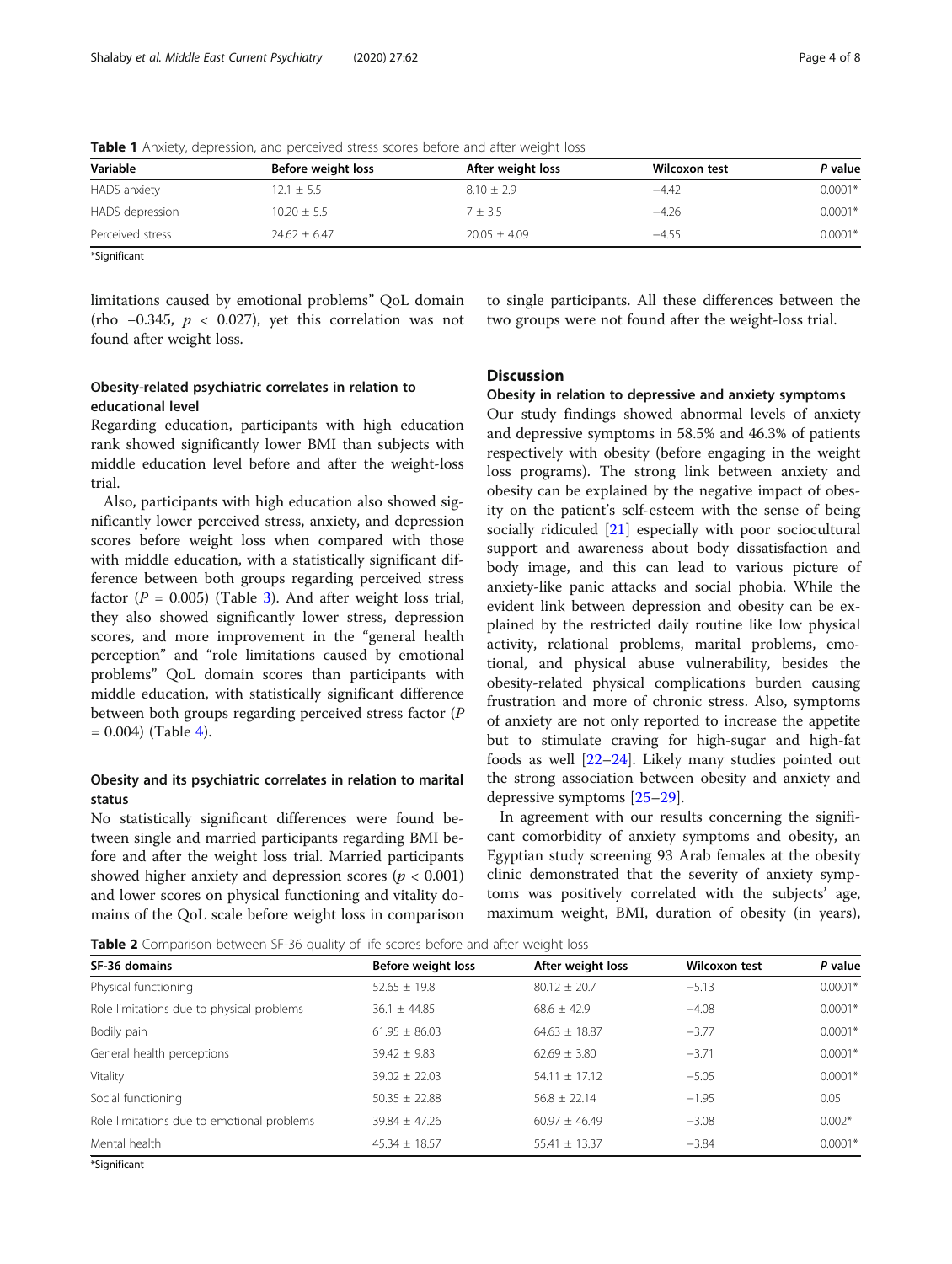|                  | High education   | Middle education | <b>Mann-Whitney</b> | P value  |
|------------------|------------------|------------------|---------------------|----------|
| Anxiety          | $10.45 \pm 4.95$ | $13.75 \pm 5.66$ | $-2.047$            | 0.041    |
| Depression       | $8.35 + 5.47$    | $12.05 \pm 5.10$ | $-2.413$            | 0.016    |
| Perceived stress | $21.85 \pm 5.78$ | $27.50 \pm 5.8$  | $-2.918$            | $0.004*$ |

<span id="page-4-0"></span>Table 3 Education level in relation to anxiety, depression, and perceived stress before weight reduction

\*Significant

and duration since last pregnancy [[30\]](#page-6-0). Another review study revealed high anxiety levels in patients with obesity and higher in those with morbid obesity, which can be explained by the susceptibility of patients with obesity to public and private discrimination, being deprived of many life opportunities, contracting poor socioeconomic status, having fragile social support, facing continuous societal pressure to control their weight problem, frustration after repeated failed attempts of dieting, and resisting preoccupation by eating, plus the fear of having physical complications associated with obesity [[31](#page-6-0)].

And regarding the significant morbidity of depression with obesity, various studies found a close association between obesity and depression [\[32](#page-6-0)–[37\]](#page-6-0) due to the positive relation between depression and emotional eating [[38\]](#page-6-0) as well as the associated poor body image, lack of competence, interpersonal problems, and internalization of weight bias with obesity [[32\]](#page-6-0).

Furthermore, a study found that atypical depression is associated with chronic psycho-immuno-neuro-endocrinal dysfunction due to inflammatory, leptin-ghrelin, neuroendocrinal, and gut microbiome systems influenced by chronic image-associated psychological stress and sensitivity to rejection especially in young female patients that can lead to behavioral dysregulation in the form of hyperphagia, lethargy, and hypersomnia [\[39](#page-6-0)].

The current study found that anxiety and depression scores decreased after weight reduction and this can be explained by the strong bidirectional relation between anxiety and depression causing emotional eating and obesity, this is supported by the findings of Bulik and colleagues in 2002  $[40]$  $[40]$  who found that compared to obese women without binge eating, obese women with binge eating reported a higher rate of occurrence of psychiatric problems like neuroticism, depression, anxiety disorders (panic disorder, phobia, obsessive-compulsive traits), insomnia, psychomotor agitation or retardation, and suffering from major general medical diseases.

Another study showed that greater improvements in depression were associated with better weight loss outcomes in women in rural parts of states in the USA [\[41](#page-6-0)]. In addition, a 5 session aerobic exercise protocol per week during 12 months period and nutritional rehabilitation proved to give better depression level reduction compared to a control group ( $P \leq 0.05$ ) with the physical activity group showing more improvement than the diet group ( $P = 0.001$ ,  $P = 0.006$ ) [\[42](#page-6-0)]. On the other hand, dietary interventions for weight loss had a significant impact on reducing the magnitude of obesity, depression, and anxiety symptoms [[43\]](#page-6-0) because of their antiinflammatory, neuroprotective, and prebiotic properties [[44,](#page-6-0) [45\]](#page-6-0).

## Obesity in relation to perceived stress

Our study showed a high perceived stress associated with obesity that was markedly reduced post-weight control, and this explains the effect of obesity on the patient causing chronic stress due to the struggling with poor self-image, lack of self-esteem, continuous criticism, social alienation, leading to more of food craving as a way of coping and stress relief and being more trapped in the obesity loop. And such stress is associated with neuro-endocrinal effects on altering glucose metabolism, insulin sensitivity, cortisol level, and other hormones related to energy homeostasis which can concomitantly affect the dopaminergic reward center activity for increased consumption of highly palatable foods  $[46]$  $[46]$ .

Agreeing with our results, a study found that 47.1% of patients with obesity referred to hospital settings had pathological General Health Questionnaire scores [\[47](#page-7-0)]. Nevertheless, a positive correlation was found between perceived stress and uncontrolled eating and emotional eating behaviors [\[48](#page-7-0)] as well as increased body mass index [\[48](#page-7-0)–[51\]](#page-7-0).

Table 4 Education level in relation to anxiety, depression, and perceived stress after weight reduction

|                  | High education   | Middle education | <b>Mann-Whitney</b> | P value  |
|------------------|------------------|------------------|---------------------|----------|
| Anxiety          | $7.3 \pm 2.85$   | $8.9 + 2.97$     | $-1.708$            | 0.08     |
| Depression       | $5.65 \pm 3.04$  | $8.35 \pm 3.49$  | $-2.543$            | 0.011    |
| Perceived stress | $18.35 \pm 3.83$ | $21.84 \pm 3.66$ | $-2.788$            | $0.005*$ |

\*Significant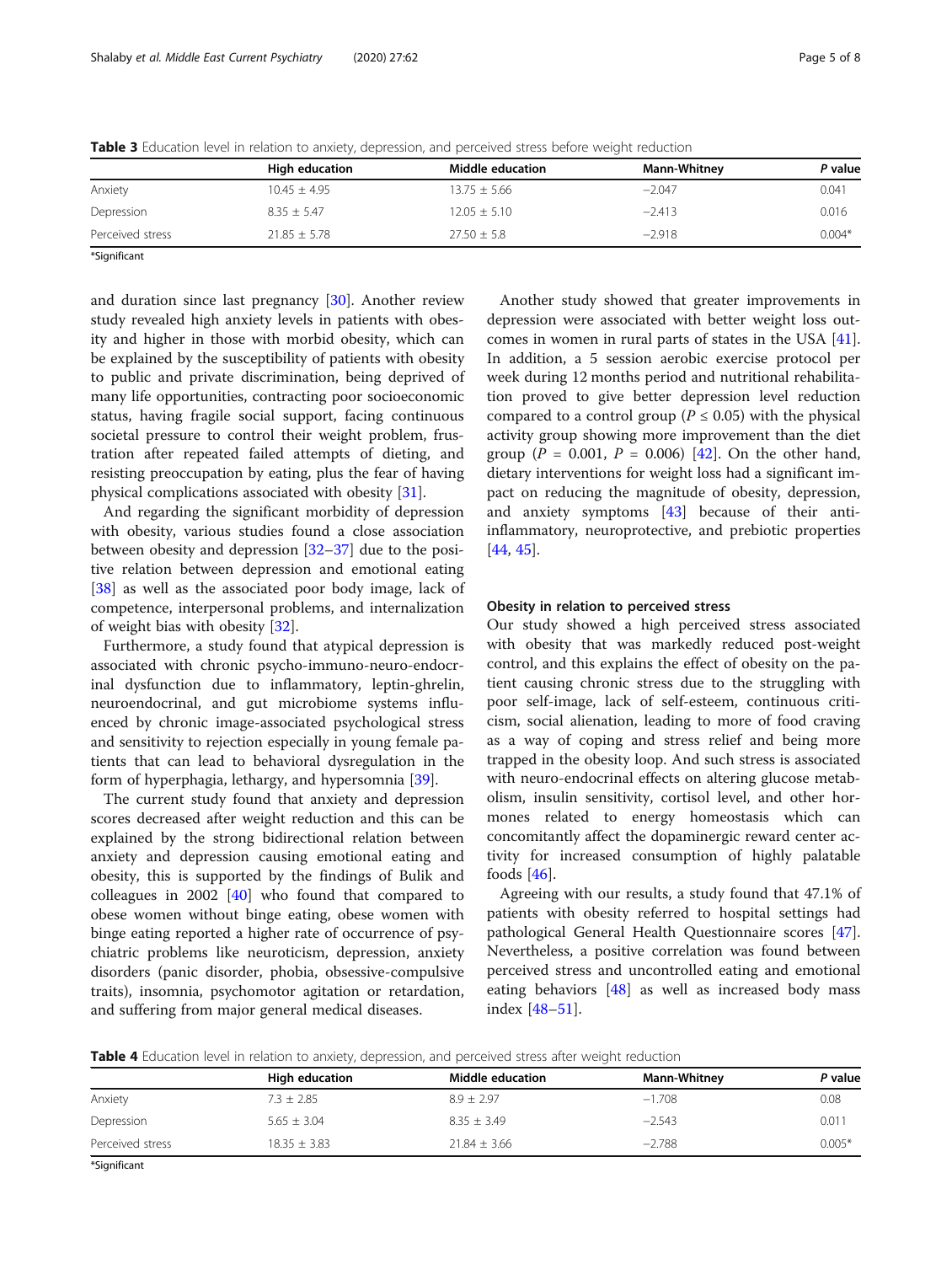## Obesity in relation to quality of life

The current study findings revealed an inverse correlation between obesity and "role limitations caused by emotional problems" QoL domain with an improvement in the majority of the QoL domains after weight reduction.

Agreeing with our results, a study found that female patients suffering from obesity had an inverse correlation between obesity and both the physical and the mental components of the HRQoL scale, also physical component scores of the HRQoL (physical functioning, role physical, bodily pain, vitality, general health conception) were associated with higher BMI grades, higher educational achievement, and more psychiatric comorbidities [[52\]](#page-7-0). Moreover, a study showed that obesity had an impact on 20.3% of the general health quality of life of females and 17.8% of their physical functioning [\[53](#page-7-0)].

Also, more of an inverse correlation between obesity and health-related quality of life was demonstrated in other studies [\[54](#page-7-0)–[56\]](#page-7-0). Many patients were motivated to seek weight-loss treatment due to their significant difficulties with physical and occupational functioning [[57](#page-7-0), [58\]](#page-7-0), as weight loss was reported to be typically associated with improvements in psychosocial status and functioning [\[59](#page-7-0)].

# Educational level in relation to obesity and its psychiatric comorbidities

Our study revealed that high education is accompanied by lower anxiety, depression, and perceived stress scores before and after weight reduction compared to female patients with middle education level with statistically significant difference regarding perceived stress factor  $(P =$ 0.004, 0.005, before and after weight reduction respectively). This can be explained by the notion that reaching high education facilitates better coping with stress, and this is supported by the findings of a study revealing that higher perceived stress was associated with greater intake of energy from fat, high-fat snacks, and fast-food items as well as lower intake of energy from carbohydrates [[60\]](#page-7-0). Similarly, a study reflected that women with university degrees had a  $2.1 \text{ kg/m}^2$  lower BMI compared to that of women with lower education levels because of being more preoccupied by body image issues and leading a higher energy expenditure lifestyle [[61\]](#page-7-0). Also, the prevalence of depression was found to be associated with lower educational level [[33,](#page-6-0) [62](#page-7-0)], lower economic status, and metabolic syndrome than the control group [\[62](#page-7-0)].

## Conclusion

Female patients with obesity (especially ones with higher education level) recorded lower anxiety, depression, and perceived stress scores as well as higher quality of life scores after weight reduction than before joining weight loss programs. These findings can help obesity clinic team implement updated systems of screening for psychiatric comorbidities with obesity (especially stress, anxiety, and depression) and monitoring them during weight reduction procedures. In addition, it is necessary to assess the severity of such morbidities in order to determine the most suitable plan of management for each patient like cognitive behavior therapy, interpersonal psychotherapy, improving one's coping and stress management strategies, and using pharmacotherapy if needed.

#### Strength and limitations

The study did not highlight the causes of obesity in the patients, and whether they have underlying binge eating disorder or not as it can contribute to and be related to the presence of anxiety, depression, and stress in the patients. Also, the small sample size makes it difficult to give representative findings for all the population.

#### Abbreviations

BMI: Body mass index; HADS: Hospital Anxiety and Depression Scale; PSS-10: The Perceived Stress Scale-10; SF-36: Short-Form 36 Health Survey; HEQoL: Health-related quality of life; SPSS: Statistical Package for the Social Sciences

#### Acknowledgements

We are expressing our cordial gratitude to the appreciated effort and time given by all patients in the study.

#### Authors' contributions

A.S.S: offering the research idea and sampling plan, contribution in paper writing, methodology. S.A.S: recruiting and interviewing the patients, applying the questionnaires and sample collection. D.A.M.: contribution in paper writing and revising the references, paper submission. All authors have read and approved the manuscript.

#### Funding

This research did not receive any specific grant from funding agencies in the public, commercial, or not-for-profit sectors.

#### Availability of data and materials

Data will not be shared, as wished by the participants in the study.

#### Ethics approval and consent to participate

Subjects were enrolled in the study after explaining the purpose and procedure of the study and obtaining a written informed consent ensuring their confidentiality. The study follows the Research Ethics Committee of the Faculty of Medicine, Menoufia University, Egypt. The reference number of the Committee approval is not available.

#### Consent for publication

Not applicable.

#### Competing interests

The authors have no competing interests to report.

#### Author details

<sup>1</sup>Neuropsychiatry Department, Faculty of Medicine, Menoufia University Shibin El Kom, Menoufia, Egypt. <sup>2</sup>Anesthesia, Intensive Care and Pain Management Department, Faculty of Medicine, Menoufia University, Shibin El Kom, Menoufia, Egypt. <sup>3</sup>Okasha Institute of Psychiatry, Neuropsychiatry Department, Faculty of Medicine, Ain Shams University, Ramsis Street, Abbassia Square, Cairo 11591, Egypt.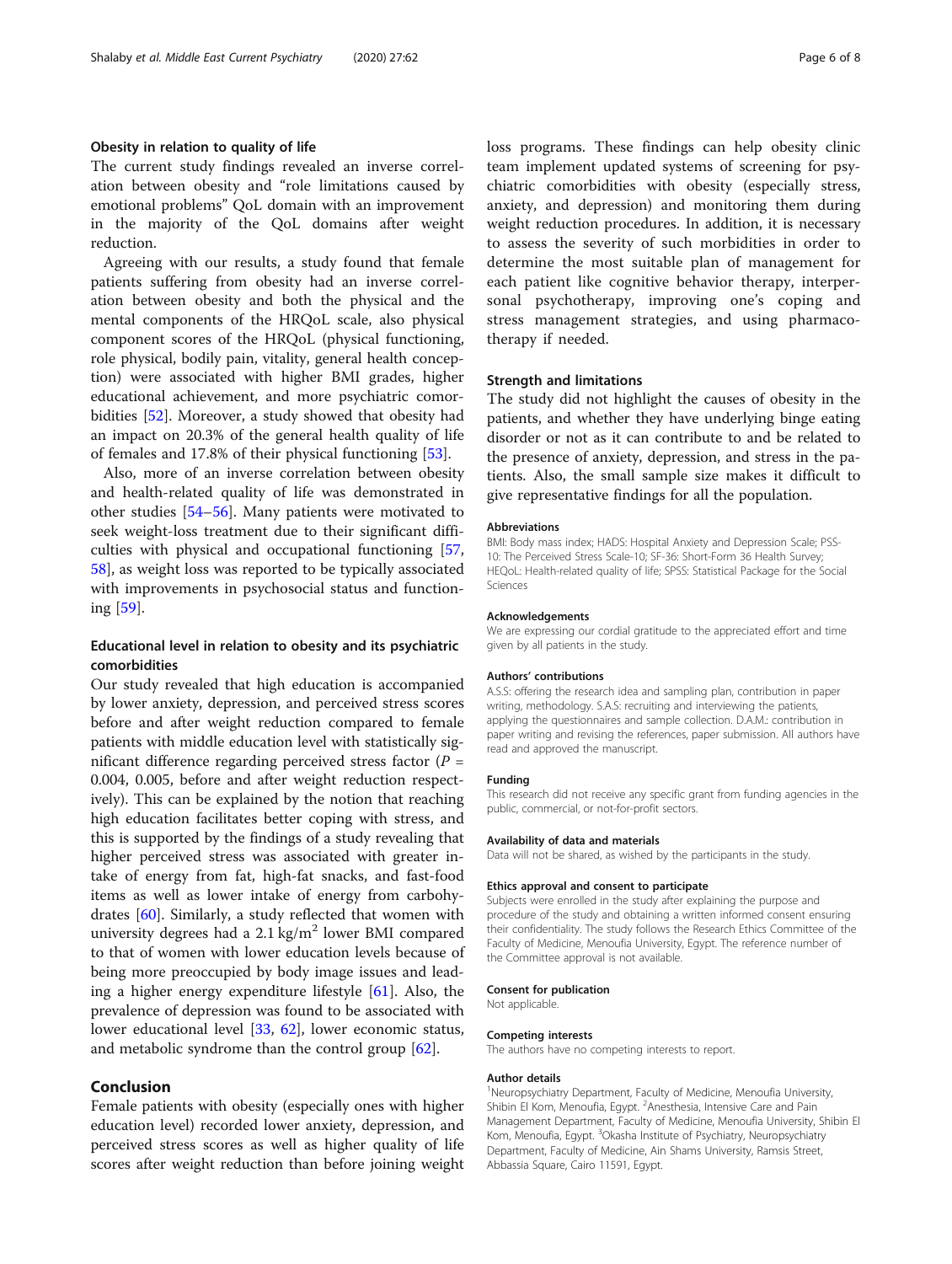#### <span id="page-6-0"></span>Received: 7 May 2020 Accepted: 21 October 2020 Published online: 06 November 2020

#### References

- 1. World Health Organization (1998) Obesity. Preventing and managing the global epidemic. World Health Organization, Geneva
- 2. Manyanga T, El-Sayed H, Doku DT, Randall JR (2014) The prevalence of underweight, overweight, obesity and associated risk factors among schoolgoing adolescents in seven African countries. BMC Public Health 14:887
- 3. Torres SJ, Nowson CA (2007) Relationship between stress, eating behavior, and obesity. Nutrition 23:887–894
- 4. Dallman MF, Pecoraro NC, la Fleur SE (2005) Chronic stress and comfort foods: self-medication and abdominal obesity. Brain Behav Immun 19:275–280
- 5. Yau YHC, Potenza MN (2013) Stress and eating behaviors. Minerva Endocrinol 38(3):255–267
- 6. Stunkard A, Faith MS, Allison KC (2003) Depression and obesity. Biol Psychiatry 54:330–337
- 7. Al-Qahtani AA, Nahar S, Al-Ahmari SM, AlQahtani KSA (2015) Association between obesity and mental disorders among male students of King Khalid University, Abha, Saudi Arabia. Saudi J Obesity 3:48–54
- 8. Jorm AF, Korten AE, Christensen H, Jacomb PA, Rodgers B, Parslow RA (2003) Association of obesity with anxiety, depression and emotional wellbeing: a community survey. Aust N Z J Public Health 27(4):434–440
- 9. Kamel A, Abuhegazy H, Ismaila A, Sherra K, RamadaN M, MekkY A, Al Nabawy A (2016) The prevalence of obesity in a sample of Egyptian psychiatric patients. Egypt J Psychiatr 37(3):157–165
- 10. Rajan TM, Menon V (2017) Psychiatric disorders and obesity: a review of association studies. J Postgrad Med 63(3):182–190
- 11. Luppino FS, de Wit LM, Bouvy PF, Stijnen T, Cuijpers P, Penninx BWJH, Zitman FG (2010) Overweight, obesity, and depression. A systematic review and meta-analysis of longitudinal studies. Arch Gen Psychiatry 67(3):220–229
- 12. Lasikiewicz N, Myrissa K, Hoyland A, Lawton CL (2014) Psychological benefits of weight loss following behavioural and/or dietary weight loss interventions. A systematic research review. Appetite 72:123–137
- 13. Brumpton B, Langhammer A, Romundstad P, Chen Y, Mai X-M (2013) Behavior and psychology. The associations of anxiety and depression symptoms with weight change and incident obesity: the HUNT study. Int J Obes 37:1268–1274
- 14. Fabricatore AN, Wadden TA, Higginbotham AJ, Faulconbridge LF, Nguyen AM, Heymsfield SB, Faith MS (2011) Intentional weight loss and changes in symptoms of depression: a systematic review and meta-analysis. Int J Obes (Lond) 35(11):1363–1376
- 15. Calderone A, Calabro PF, Lippi C, Jaccherl R, Vittli J, Santini F (2017) Psychopathological behaviour and cognition in morbid obesity. Recent Pat Endocr Metab Immune Drug Discov 10(2):112–118
- 16. Xenaki N, Bacopoulou F, Kokkinos A, Nicolaides NC, Chrousos GP, Darviri C (2018) Impact of a stress management program on weight loss, mental health and lifestyle in adults with obesity: a randomized controlled trial. J Mol Biochem 7(2):78–84
- 17. Zigmond AS, Snaith RP (1983) The hospital anxiety and depression scale. Acta Psychiat Scand 67(6):361–370
- 18. Cohen S, Kamarck T, Mermelstein R (1983) A global measure of perceived stress. J Health Soc Behav 24:385–396
- 19. Ware JE, Snow KK, Kosinski M, Gandek B (1993) SF-36® health survey manual and interpretation guide. New England Medical Center, The Health Institute, Boston
- 20. IBM Corp (2011) IBM SPSS statistics for windows, version 20.0. IBM Corp, Armonk
- 21. van Vuuren CL, Wachter GG, Veenstra R, Rijnhart JJM, van der Wal MF, Chinapaw MJM, Busch V (2019) Associations between overweight and mental health problems among adolescents, and the mediating role of victimization. BMC Public Health 19(1):612
- 22. Canetti L, Bachar E, Berry EM (2002) Food and emotion. Behav Process 60: 157–164
- 23. Nieuwenhuizen AG, Rutters F (2008) The hypothalamic-pituitary-adrenal-axis in the regulation of energy balance. Physiol Behav 94:169–177
- 24. Yannakoulia M, Panagiotakos DB, Pitsavos C, Tsetsekou E, Fappa E, Papageorgiou C, Stefanadis C (2008) Eating habits in relations to anxiety symptoms among apparently healthy adults. A pattern analysis from the ATTICA study. Appetite 51:519–525
- 25. Simon GE, Von Korff M, Saunders K, Miglioretti DL, Crane PK, van Belle G, Kessler RC (2006) Association between obesity and psychiatric disorders in the US adult population. Arch Gen Psychiatry 63(7):824–830
- 26. Petry NM, Barry D, Pietrzak RH, Wagner JA (2008) Overweight and obesity are associated with psychiatric disorders: results from the National Epidemiologic Survey on Alcohol and Related Conditions. Psychosom Med 70(3):288–297
- 27. Strine TW, Mokdad AH, Dube SR, Balluz LS, Gonzalez O, Berry JT, Manderscheid R, Kroenke K (2008) The association of depression and anxiety with obesity and unhealthy behaviors among community-dwelling US adults. Gen Hosp Psychiatry 30(2):127–137
- 28. Zhao G, Ford ES, Dhingra S, Li C, Strine TW, Mokdad AH (2009) Depression and anxiety among US adults: associations with body mass index. Int J Obes (Lond) 33(2):257–266
- 29. Singh G, Jackson C, Dobson A, Mishra GD (2014) Bidirectional association between weight change and depression in mid-aged women: a population-based longitudinal study. Int J Obes 38:591–596
- 30. Rabie MA, Abo-El-Ezz NF, Salah-El-Din M (2010) Anxiety and social anxiety symptoms among overweight females seeking treatment for obesity. MECP 17(4):13–20
- 31. Gariepy G, Nitka D, Schmitz N (2010) The association between obesity and anxiety disorders in the population: a systematic review and meta-analysis. IJO 34(3):407–419
- 32. Sarigiani PA, Olsavsky AL, Camarena PM, Sullivan SM (2020) Obesity and depressive symptoms in college women: analysis of body image experiences and comparison to non-obese women. Int J Adolesc Youth 25(1):765–779
- 33. Kranjac AW, Nie J, Trevisan M, Freudenheim JL (2017) Depression and body mass index, differences by education: evidence from a population-based study of adult women in the U.S. Buffalo-Niagara region. Obes Res Clin Pract 11(1):63–71
- 34. Hong SM, Hur YI (2017) Relationship between obesity and depression in Korean adults: Korea National Health and Nutrition Examination Survey 2014. Medicine (Baltimore) 96(52):e9478
- 35. Mulugeta A, Zhou A, Power C, Hyppönen E (2018) Obesity and depressive symptoms in mid-life: a population-based cohort study. BMC Psychiatry 18(1):297
- 36. Luo H, Li J, Zhang Q, Cao P, Ren X, Fang A, Liao H, Liu L (2018) Obesity and the onset of depressive symptoms among middle-aged and older adults in China: evidence from the CHARLS. BMC Public Health 18(1):909
- 37. Chauvet-Gelinier JC, Roussot A, Cottenet J, Brindisi MC, Petit JM, Bonin B, Vergès B, Quantin C (2019) Depression and obesity, data from a national administrative database study: Geographic evidence for an epidemiological overlap. PLoS One 14(1):e0210507
- 38. Konttinen H, van Strien T, Männistö S, Jousilahti P, Haukkala A (2019) Depression, emotional eating and long-term weight changes: a populationbased prospective study in younger participants, but not in older participants. Int J Behav Nutr Phys Act 16:28
- 39. Patist CM, Stapelberg NJC, Du Toit EF, Headrick JP (2018) The brainadipocyte-gut network: linking obesity and depression subtypes. Cogn Affect Behav Neurosci 18:1121–1144
- 40. Bulik CM, Sullivan PF, Kendler KS (2002) Medical and psychiatric morbidity in obese women with and without binge eating. Int J Eat Disord 32(1):72–78
- 41. Carson TL, Jackson BE, Nolan TS, Williams A, Baskin ML (2017) Lower depression scores associated with greater weight loss among rural black women in a behavioral weight loss program. Transl Behav Med 7(2):320– 329
- 42. Irandoost K, Taheri M, Seghatoleslami A (2015) The effects of weight loss by physical activity and diet on depression levels of highly depressed elderly females. Salmand: Iran J Ageing 10(1):48–53
- 43. Firth J, Marx W, Dash S, Carney R, Teasdale SB, Solmi M, Stubbs B, Schuch FB, Carvalho AF, Jacka F, Sarris J (2019) The effects of dietary improvement on symptoms of depression and anxiety: a meta-analysis of randomized controlled trials [published correction appears in Psychosom Med. 2020 Jun; 82(5):536]. Psychosom Med 81(3):265–280
- 44. González R, Ballester I, López-Posadas R, Suárez MD, Zarzuelo A, Martínez-Augustin O, Sánchez de Medina F (2011) Effects of flavonoids and other polyphenols on inflammation. Crit Rev Food Sci Nutr 51:331–362
- 45. Chang SC, Cassidy A, Willett WC, Rimm EB, O'Reilly EJ, Okereke OI (2016) Dietary flavonoid intake and risk of incident depression in midlife and older women. Am J Clin Nutr 104:704–714